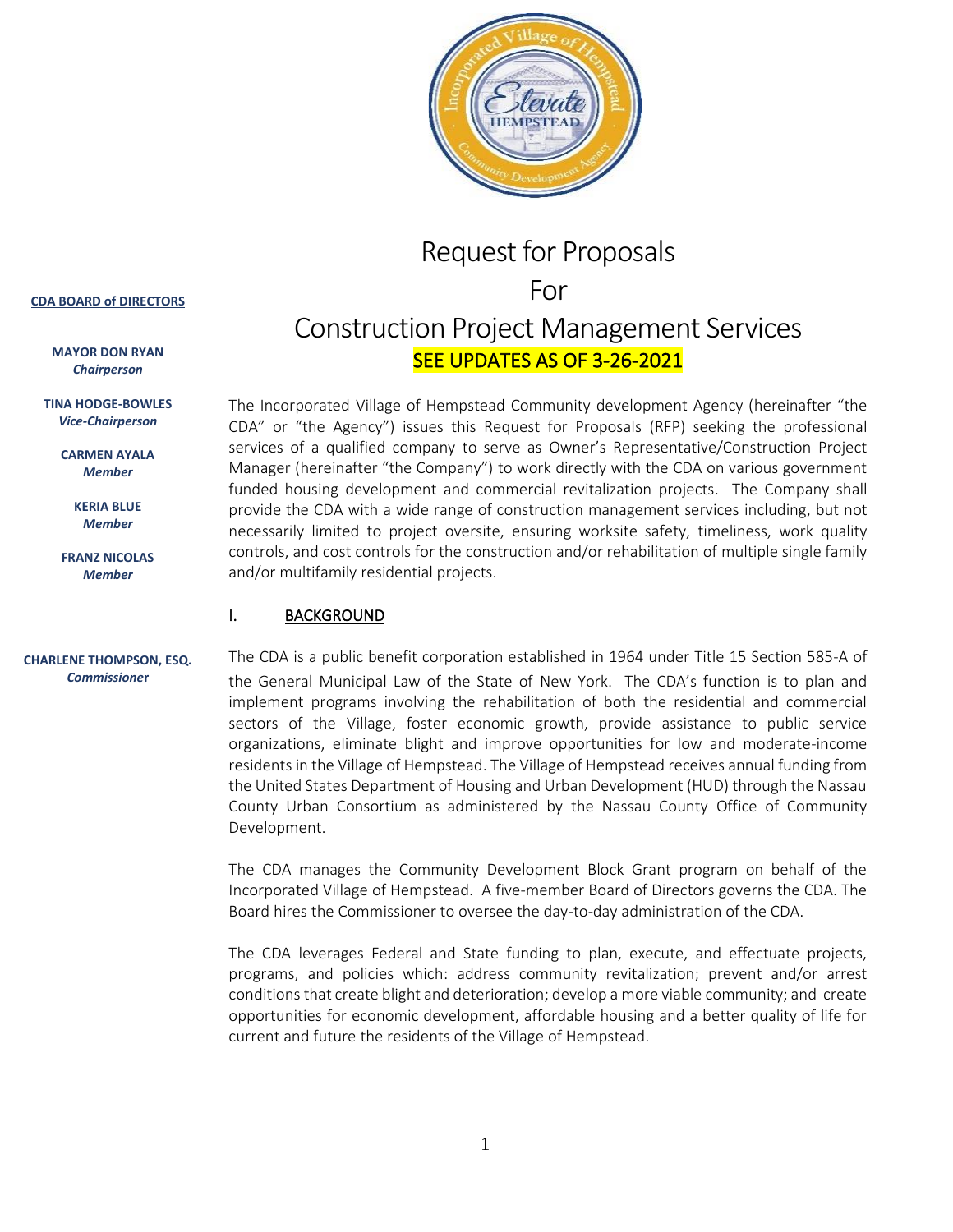#### **II. MINIMAL PROPOSAL REQUIREMENTS**

To be considered, a respondent must meet or exceed the following minimal requirements:

- A. Company must demonstrate organization's and/or key personnel's qualifications and a minimum of five (5) years successful experience in providing similar Owner's Representative and/or Construction Project Management services to a public agency in the United States
- B. Company must be properly licensed and registered to do business within the State of New York
- C. Cost proposal including, projected time allocations, fee estimates for annual costs for each year **(not to exceed annual rate)** of the contract term **and** hourly rates for each team member expected to be assigned to this project

#### **III. SCOPE OF SERVICES**

The Scope of Services to be provided by the Contractor company will include:

The **CONTRUCTION MANAGEMENT ENTITY** shall participate in all meetings pertaining to the projects, plan, schedule, coordinate, and assure the effective completion of the following (including, but not limited to):

- A. Assist CDA staff with the preparation, execution and oversite all construction projects, including the Construction Management Plan, Risk Management Plan and compliance requirements in accordance with HUD, Nassau County, and the Village of Hempstead rule and regulations as it relates to the construction of projects; construction programming requirements
- B. Cost estimating (total project, sub-projects, and proposed change order(s)), including Davis-Bacon wage rates as applicable
- C. Identify opportunities for de-bundling services for MWBE and HUD Section 3 Business Concerns engagement
- D. Provide CDA staff resource augmentation for professional support services
- E. Ensure projects access control; physical security, monitoring security preparation, maintenance and provide a report for all projects
- F. Ensure projects meet and maintain all the required federal, state, and local laws and regulations and funding source requirements
- G. Constructability/technical review of design documents
- H. Total cost of ownership analysis, value engineering, market availability
- I. Serve as CDA's Owner's Representative as the Construction Project Manager Coordinate and document communications with and among Engineer & Architect Design Team, Construction Team, CDA staff, and other stakeholders (Nassau County, UCLT, HCLT, Village of Hempstead, etc.)
- J. Project scheduling, including developing and maintaining work breakdown structure, critical paths, PERT, earned value management, and/or related schedules and tools
- K. Manage and document all project meetings, construction quality control monitoring, testing, and inspections
- L. Document and coordinate any Construction Team Request For Information (RFI), and the response from the Design Team and the CDA
- M. Document and coordinate any Construction Team request for changes to project, response from Design Team, and all approved/denied requests for changes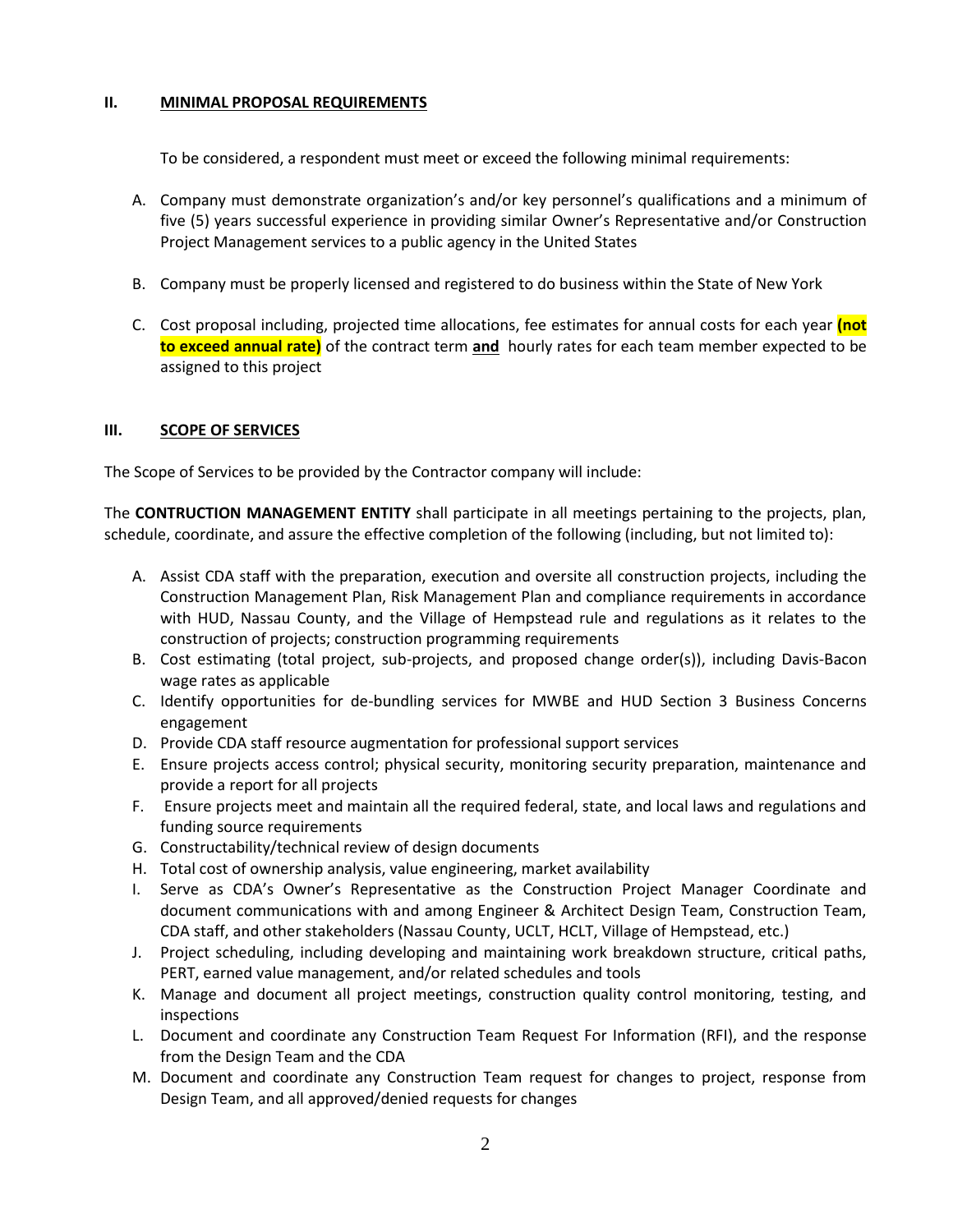- N. Document and coordinate any CDA request for changes to project, response from the Design Team, response from the Construction Team, and all approved/denied requests for changes
- O. Document management and control including all construction and construction administration documents, correspondence, and as-builts, regardless of format (paper or electronic)
- P. Must be able to identify funding sources for the project and assist with the application process
- Q. Document and coordinate Construction Team payment requests; Perform forensic engineering and analysis
- R. Perform claim analysis; Perform commissioning services; Perform project close out services; Provide expert witness services
- S. Provide CDA staff resource augmentation for professional support services
- T. Facilitate Opportunities for engagement for Hempstead YouthBuild participants, coordinate efforts with United Way of Long Island

#### **IV. PRE-PROPOSAL CONFERENCE**

A Pre-Proposal Conference will be held **via Zoom on Tuesday, March 23, 2021** beginning at 11:00am. **Attendees must register in advance via**

<https://us02web.zoom.us/meeting/register/tZcode-uqToqHtE0RWU2HAZIFc5DkuSfbIq8>.

This meeting is not mandatory, however all potential proposers are strongly encouraged to attend and participate. Participation of qualified proposers is highly valued by the Incorporated Village of Hempstead Community Development Agency. You will have the opportunity to ask questions, express any concerns and identify opportunities for collaboration.

#### **V. QUESTIONS CONCERNING RFP**

Questions, inquiries, suggestions, or requests concerning interpretation, clarification or additional information concerning any portion of this RFP should be made in writing via email to **[info@villageofhempsteadcda.org](mailto:info@villageofhempsteadcda.org)** or sent to the below named individual who will be the official point of contact for this RFP. Questions should be submitted before the pre-proposal meeting and at least seven days before the closing date. Mark subject line e-mail, cover page or envelope **"Questions on CDA Construction Project Management Services RFP."**

> Inc. Village of Hempstead Community Development Agency 50 Clinton Street, Suite 504 Hempstead, NY 11550 Attention: Charlene Thompson, Commissioner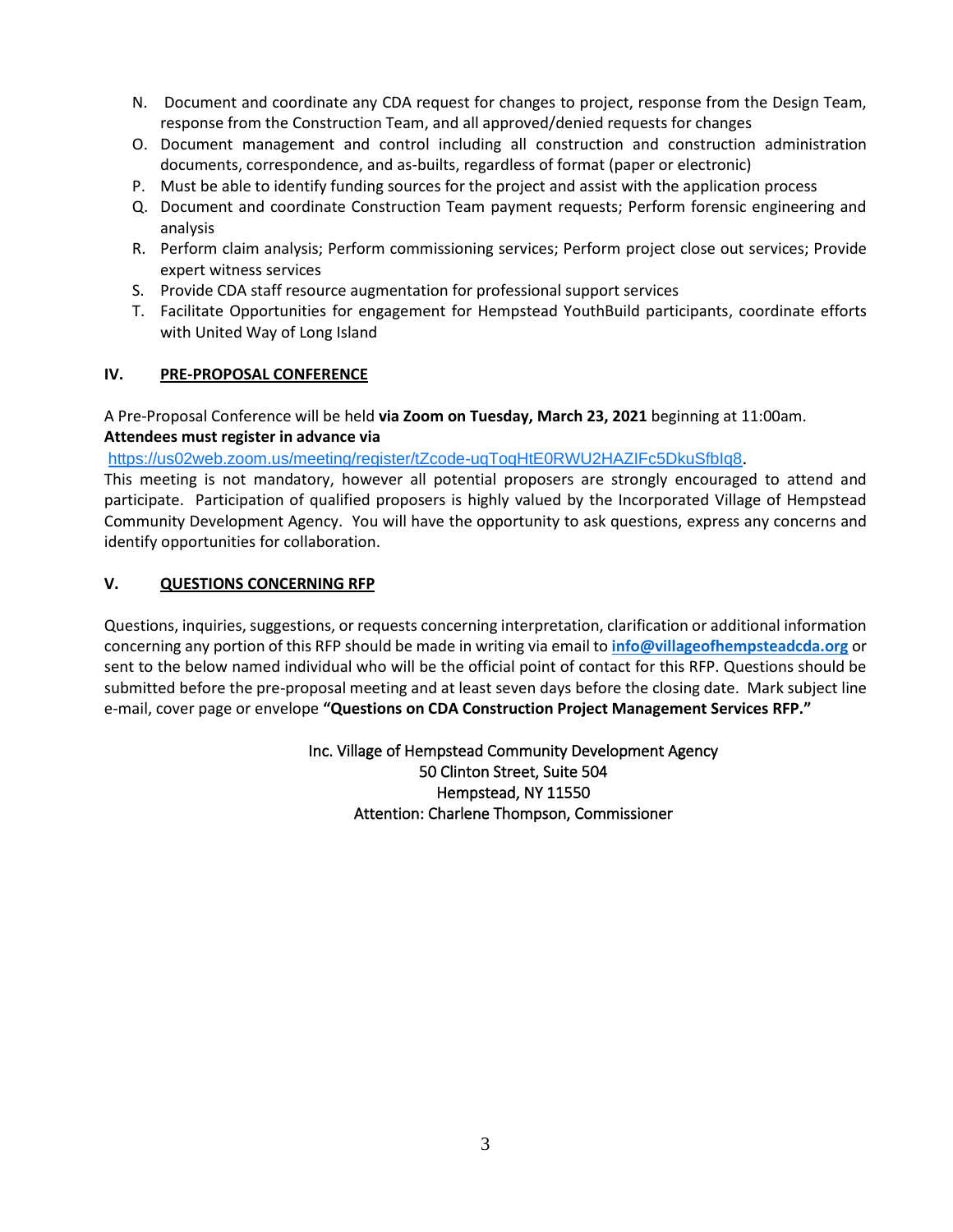# **VI. EVALUATION CRITERIA**

|                                                                                                               | Maximum Points per          |
|---------------------------------------------------------------------------------------------------------------|-----------------------------|
|                                                                                                               | <b>Evaluation Criterion</b> |
| <b>Evaluation Criterion</b>                                                                                   |                             |
|                                                                                                               |                             |
| The applicability of the Proposer's qualifications,                                                           |                             |
| documented experience of the proposed professional and                                                        |                             |
| field staff, innovations, demonstrative experience with                                                       | 40                          |
| regulatory compliance on HUD funded construction projects,                                                    |                             |
| and processes in providing value adding Owner's<br>Representative/Construction Project Management Services to |                             |
| HUD funded agencies, New York State and/or local                                                              |                             |
| municipalities.                                                                                               |                             |
| The applicability of past performance as described by direct                                                  |                             |
| and indirect references, as well as any performance history                                                   | 20                          |
| with Incorporated Village of Hempstead, in providing value                                                    |                             |
| adding Owner's Representative/ Construction Project                                                           |                             |
| Management Services to the CDA.                                                                               |                             |
| Cost Reasonableness - projected time allocations for each team                                                |                             |
| member, hourly rates for each team member expected to be                                                      |                             |
| assigned to this project and fee estimates for annual costs for                                               | 20                          |
| each year of the contract term                                                                                |                             |
| The applicability of the proposed innovative and technical                                                    |                             |
| resources in providing value adding Owner's                                                                   | 10                          |
| Representative/Construction Project Management Services to                                                    |                             |
| the CDA.                                                                                                      |                             |
| The applicability of the Proposer's qualifications,                                                           |                             |
| documented experience in Green/Sustainable projects in                                                        | 5                           |
| providing value adding Owner's Representative/Construction                                                    |                             |
| Project Management Services to the CDA.                                                                       |                             |
| Proposers engagement of HUD Section 3 Business Concerns                                                       | 5                           |
| and NYS Certified M/WBEs on project team                                                                      |                             |
| <b>Initial Maximum Technical Evaluation Points</b>                                                            | 100                         |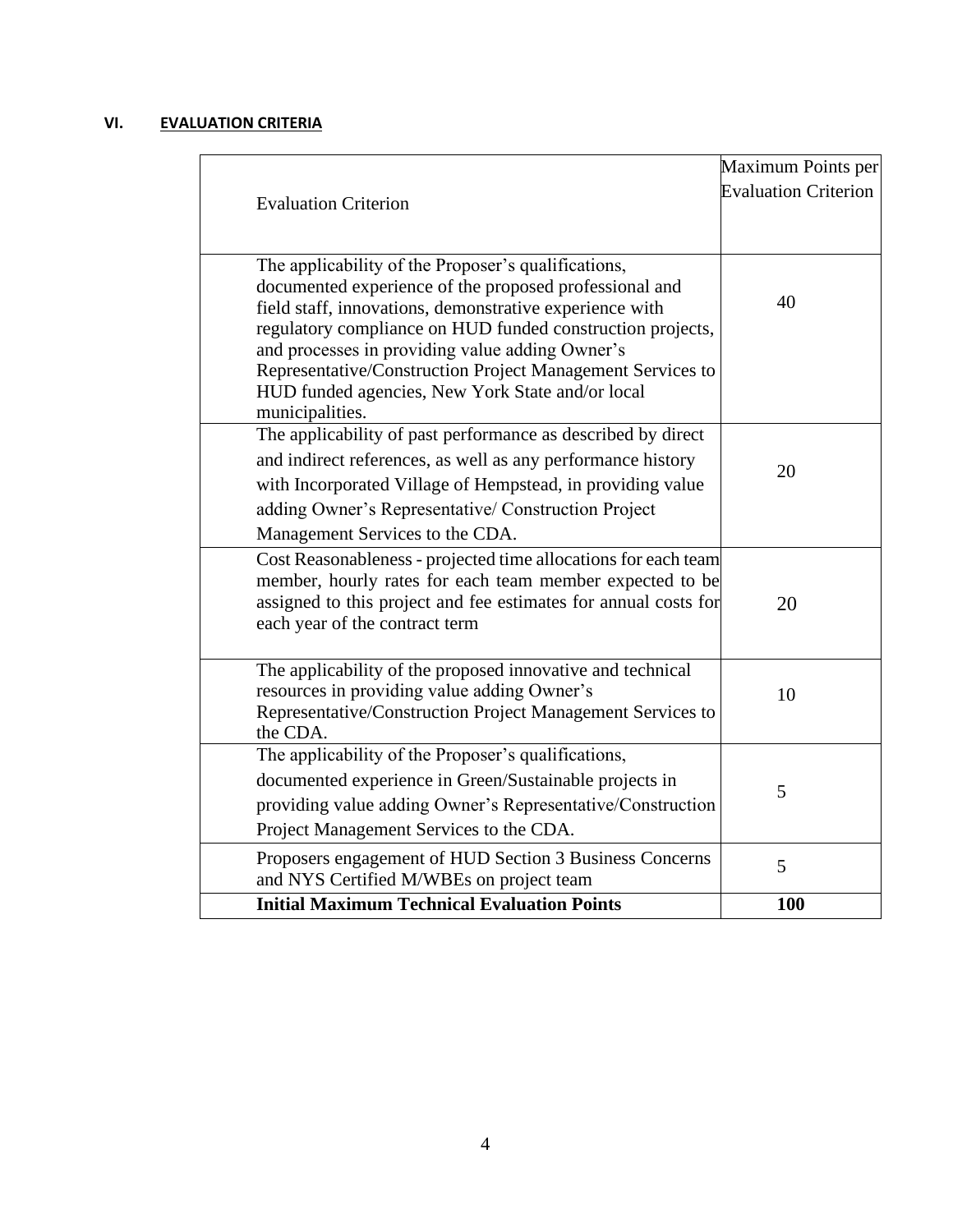#### **VII. INSURANCE REQUIREMENT**

Prior to the execution of the contract by the CDA, the Contractor must obtain at its own cost and expense and keep in force and effect during the term of the contract including all extensions, the following insurance with an insurance company/companies licensed to do business in the State of New York evidenced by a certificate of insurance and/or copies of the insurance policies. The Contractor's insurance shall be primary.

| <b>Type of Insurance</b>                    | <b>Amounts of Insurance</b>       | <b>Endorsements and Provisions</b> |
|---------------------------------------------|-----------------------------------|------------------------------------|
| 1. Workers' Compensation                    | Bodily Injury by Accident:        | Waiver of Subrogation:             |
| 2. Employers' Liability                     | \$100,000 each accident           | Waiver of Our Rights to Recover    |
|                                             |                                   | From Others Endorsement            |
|                                             | Bodily Injury by Disease:         | signed and dated.                  |
|                                             | \$500,000 policy limits           |                                    |
|                                             |                                   |                                    |
|                                             | Bodily Injury by Disease:         |                                    |
|                                             | \$100,000 each employee           |                                    |
| 3. Commercial General                       | Each Occurrence:                  | Village of Hempstead and CDA       |
| <b>Liability</b>                            | \$1,000,000                       | shall be listed as additional      |
| <b>Bodily Injury</b><br>a.                  |                                   | insured and provided 30 day        |
| <b>Property Damage</b><br>b.                |                                   | notice of cancellation or          |
| <b>Contractual Liability</b><br>$c_{\cdot}$ |                                   | material change in coverage.       |
| Premise/Operations<br>d.                    |                                   |                                    |
| Independent<br>e.<br>Contractors            |                                   |                                    |
| f.<br>Products/Completed                    |                                   |                                    |
| Operations                                  |                                   |                                    |
| g. Personal Injury                          |                                   |                                    |
| <b>Automobile Liability</b><br>4.           | Combined Single Limit for         | Village of Hempstead and CDA       |
| All Owned Autos<br>a.                       | <b>Bodily Injury and Property</b> | shall be listed as additional      |
| <b>Hired Autos</b><br>$\mathbf{b}$ .        | Damage -                          | insured and provided 30 day        |
| Non-Owned Autos<br>$\mathbf{c}$ .           | (each accident):                  | notice of cancellation or          |
|                                             | \$1,000,000                       | material change in coverage.       |
| Excess/Umbrella<br>5.                       | Each                              | Village of Hempstead and CDA       |
| <b>Liability</b>                            | Occurrence/Aggregate:             | shall be listed as additional      |
|                                             | \$1,000,000                       | insured and provided 30 day        |
|                                             |                                   | notice of cancellation or          |
|                                             |                                   | material change in                 |
|                                             |                                   | coverage.                          |
| <b>Professional Liability</b><br>6.         | Each                              |                                    |
|                                             | Occurrence/Aggregate:             |                                    |
|                                             | \$1,000,000                       |                                    |

The Incorporated Village of Hempstead Community Development Agency, its Board of Directors, officers, consultants, agents and employees must be named as an additional insured on the Contractor's Commercial and Excess/Umbrella Insurance for liability arising out of Contractor's products, goods, and services provided under this contract. Additionally, Incorporated Village of Hempstead Community Development Agency must be named as additional insured on the Contractor's Automobile and General Liability Policies.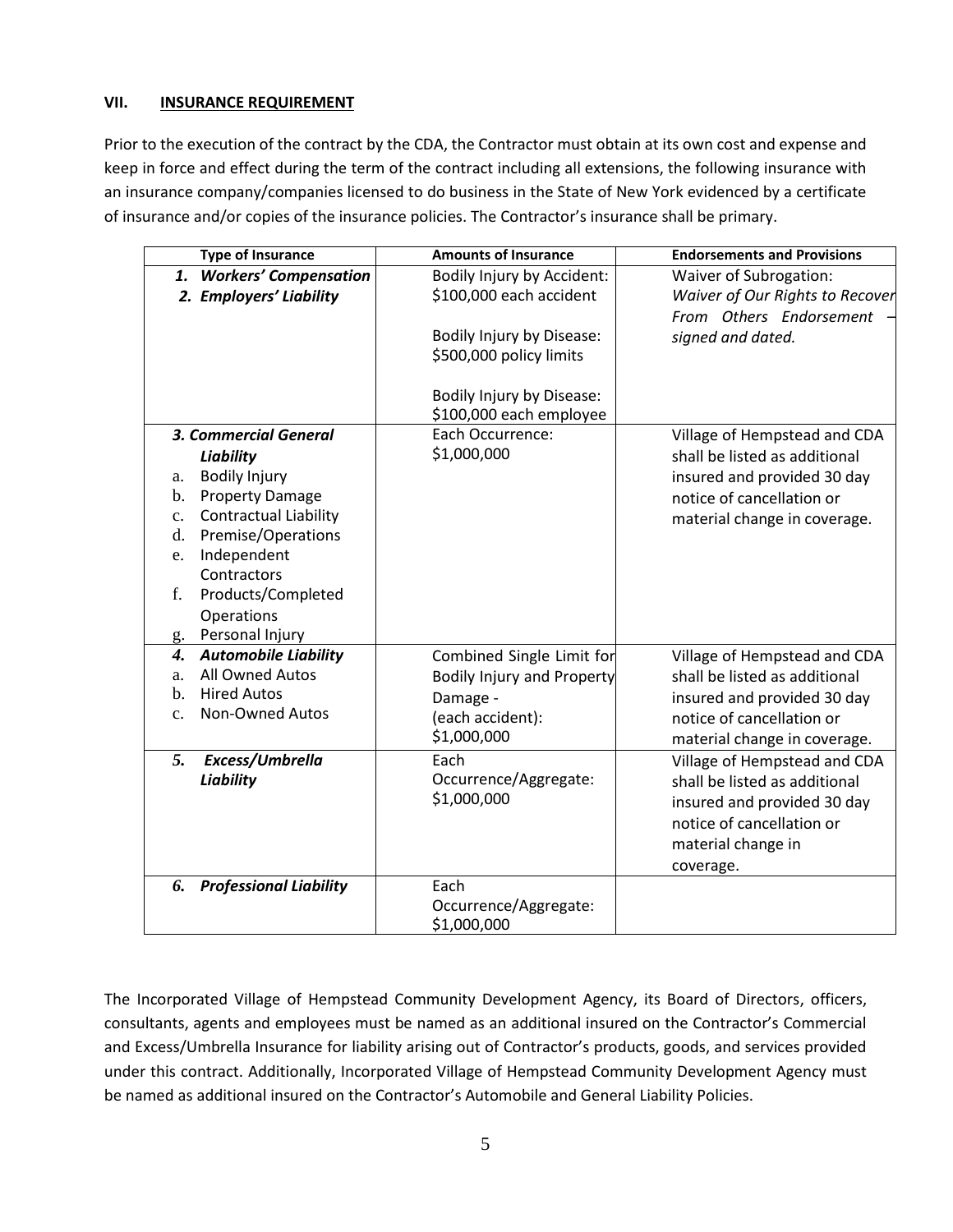All subcontractors shall meet the requirements of this Section before commencing work. In addition, Contractor shall include all subcontractors as insureds under its policies or shall furnish separate certificates and endorsements for each subcontractor. All coverages for subcontractors shall be subject to all of the requirements stated herein.

#### **VIII. SUBMITTAL REQUIREMENTS**

| <b>Submit to Contact:</b> | Village of Hempstead Purchasing Department |  |
|---------------------------|--------------------------------------------|--|
|                           | Larry Lutz, Purchasing Agent               |  |
|                           | 99 James A. Garner Way                     |  |
|                           | Hempstead, New York 11550                  |  |

Proposers must submit two hardcopies and one flash drive of the requested information **in a sealed envelope,** in accordance with the requirements of this RFP. Your proposal should be organized into the following major sections.

- A. Cover Letter/Statement of Interest (not more than one page). Focus only on introducing your organization and your commitment to supporting the Village of Hempstead and the CDA to economically maintain the highest standards in its development and revitalization initiatives.
- B. Understanding of Project (not more than three pages). Describe what value adding services you think the CDA desires from an awarded Contractor. Succinctly describe what you think are the CDA's anticipated outcomes by using an Owner's Representative Construction Project Management organization.
- C. Proposer Profile and History (not more than six pages)
	- 1. Provide a brief background of the organization.
	- 2. Succinctly describe the organization's mission and basic philosophies as they relate to the services under consideration.
	- 3. Provide the names, titles, and areas of responsibilities of the owners/partners.
	- 4. Describe the types of projects that the organization typically performs.
	- 5. Describe the organization's knowledge and familiarity with the local political, legal, and cultural situations.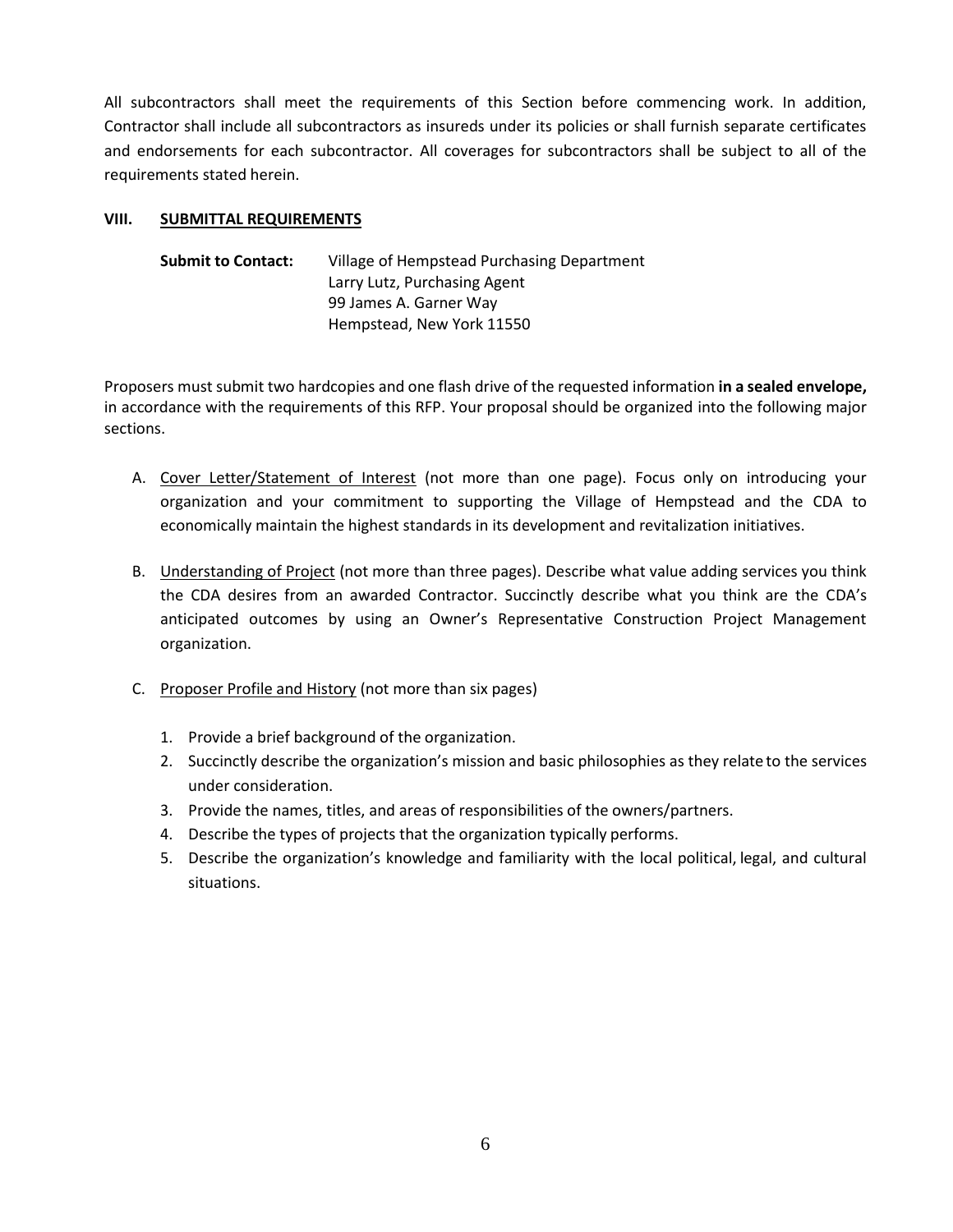- D. Owner's Representative/Construction Project Management Approach (not more than five pages). Describe your organization's philosophical approach to Owner's Representative/ Construction Project Management services. How will your organization approach a construction project with the CDA? Describe the factors that influence this approach.
- E. Project Risk Analysis
	- 1. Describe the processes that you will use to assess the risk factors associated with managing a CDA construction and/or rehabilitation project.
	- 2. Describe the project risks you identified on recent Owner's Representative/Construction Project Management Services projects. Describe how you worked with the Owner, Construction Team, and any other teams to prevent and/or mitigate the risks.
- F. Incentive Contracting
	- 1. Describe your organization's philosophy on using contract incentives/ disincentives to expedite construction projects and/or to reduce total costs.
	- 2. Describe any specific contract(s) to which your organization has been a party where contract incentives/disincentives have been used.
	- 3. Describe the outcome(s) of each.

## G. Innovative and Technological Resources

- 1. Describe any innovative process(es) that your organization has used in managing public construction projects and the benefits the innovation process yielded for the Municipality.
- 2. Describe communication and scheduling tools utilized and how you will use them to manage CDA projects (e.g.: Microsoft Project, Primavera, Sharepoint, etc.). Provide samples of outputs from these tools.
- 3. Describe any Building Information Modeling systems that you currently use in the design and management of construction projects. Describe how you will use these tools in your construction project management processes. Provide samples of outputs from these tools.
- 4. Describe how your organization performs value-engineering analysis. Describe how you determine and communicate the costs/benefits of your value-engineering process among the Owner (CDA), other Village Agencies (Building Department and Department of Public Works), Design Team, and Construction Team.

#### H. Green Buildings/Sustainability / HERS/LEED

Describe your organization's experience working with design professionals and construction organizations to construct new "green"/sustainable buildings and/or remodel/renovate/retrofit existing buildings with more environmentally considerate impacts. Include any projects aimed at obtaining a low Home Energy Rating System (HERS) Index for residential projects and/or Leadership in Energy & Environmental Design (LEED) certification for buildings and facilities.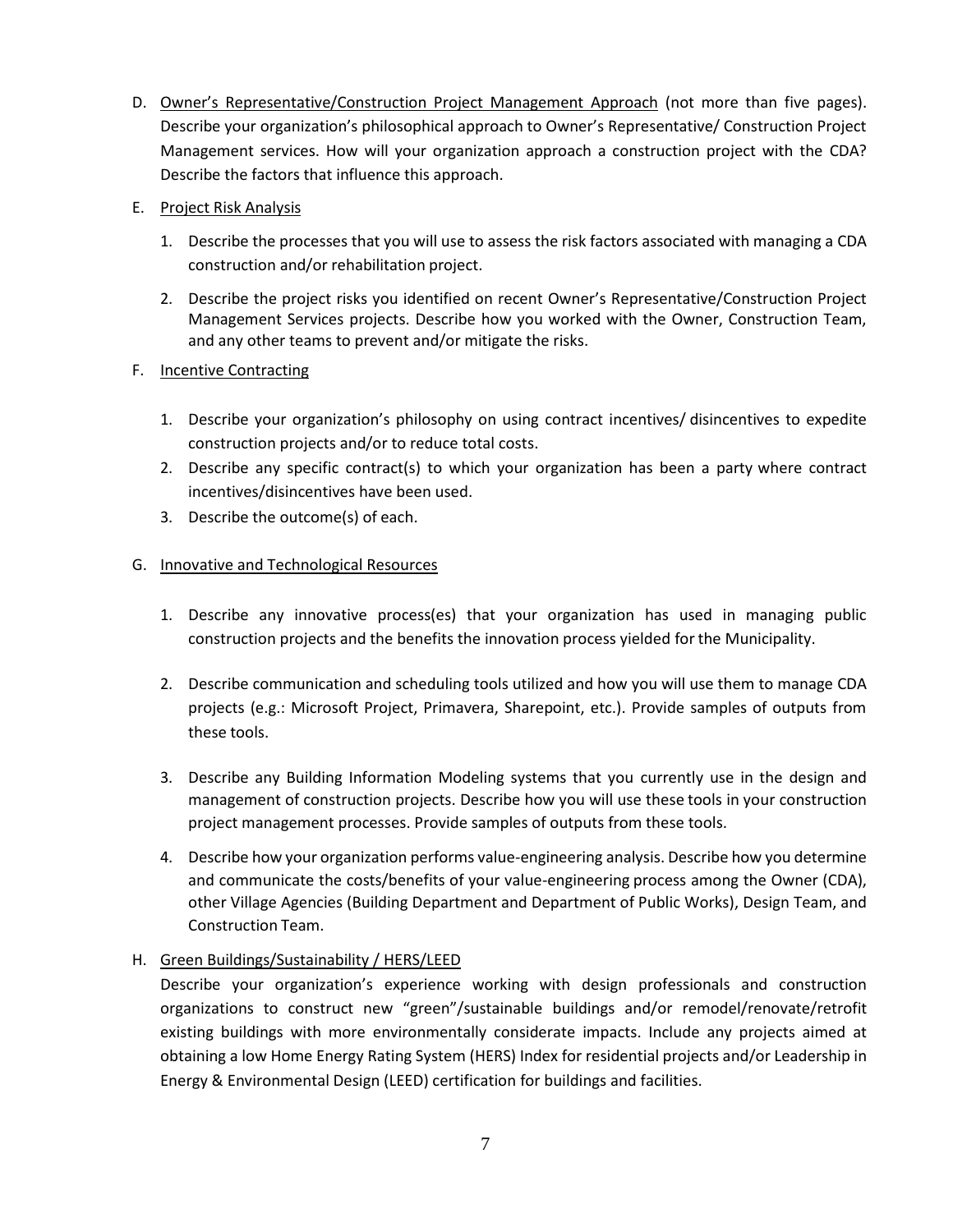#### I. Cost Proposal

The Cost Proposal should provide sufficient information to ensure that a complete and fair evaluation of the reasonableness and realism of cost of project services can be conducted. This section should include a summary of all proposed costs by cost element (team members, subcontractors, travel, materials, other reimbursable expenses). The Cost Proposal must include projected time each team member will allocate to the project, hourly rates for each team member expected to be assigned to this project **and** fee estimates for annual costs for each year of the contract term.

#### J. Forms

Please complete, sign, and return the following forms with your proposal.

- 1. Offerer Disclosure of Prior Non-Responsibility Determinations
- 2. Non—Collusion Certification

#### **IX. Contracting/Subcontracting Goals**

The CDA values the utilization of M/WBE, SDVOB and local HUD Section 3 Concerns in contracting and subcontracting opportunities to the greatest extent feasible and has set the following goals for this contract.

## *Please submit a list of proposed subcontractors and any applicable certifications with your RFP response.*

| NYS Certified Minority-Owned Business Enterprise Subcontracting Goal:                                                                        | 15% |
|----------------------------------------------------------------------------------------------------------------------------------------------|-----|
| NYS Certified Women-Owned Business Enterprise Subcontracting Goal:                                                                           | 15% |
| Note: The cumulative goal is 30% M/WBE participation and engagement of both MBE and WBE Firms<br>to the greatest extent feasible is required |     |
| NYS Certified Service-Disabled Veteran-Owned Business Subcontracting Goal:                                                                   | 6%  |
| HUD Section 3/Economically Disadvantaged Business Concern Subcontracting Goal:                                                               | 3%  |

Businesses may be certified under more than one category and shall be counted accordingly towards meeting contracting/subcontracting goals.

## **X. REFERENCES**

Provide at least three references where your company has provided Owner's Representative and/or Construction Project Management services within the last five (5) years. Include the following minimum information for each reference:

- A. Agency Name
- B. Village/City/County/State
- C. Agency Contact Person
- D. Agency Contact Person's Telephone Number
- E. Agency Contact Person's Email Address
- F. Project Description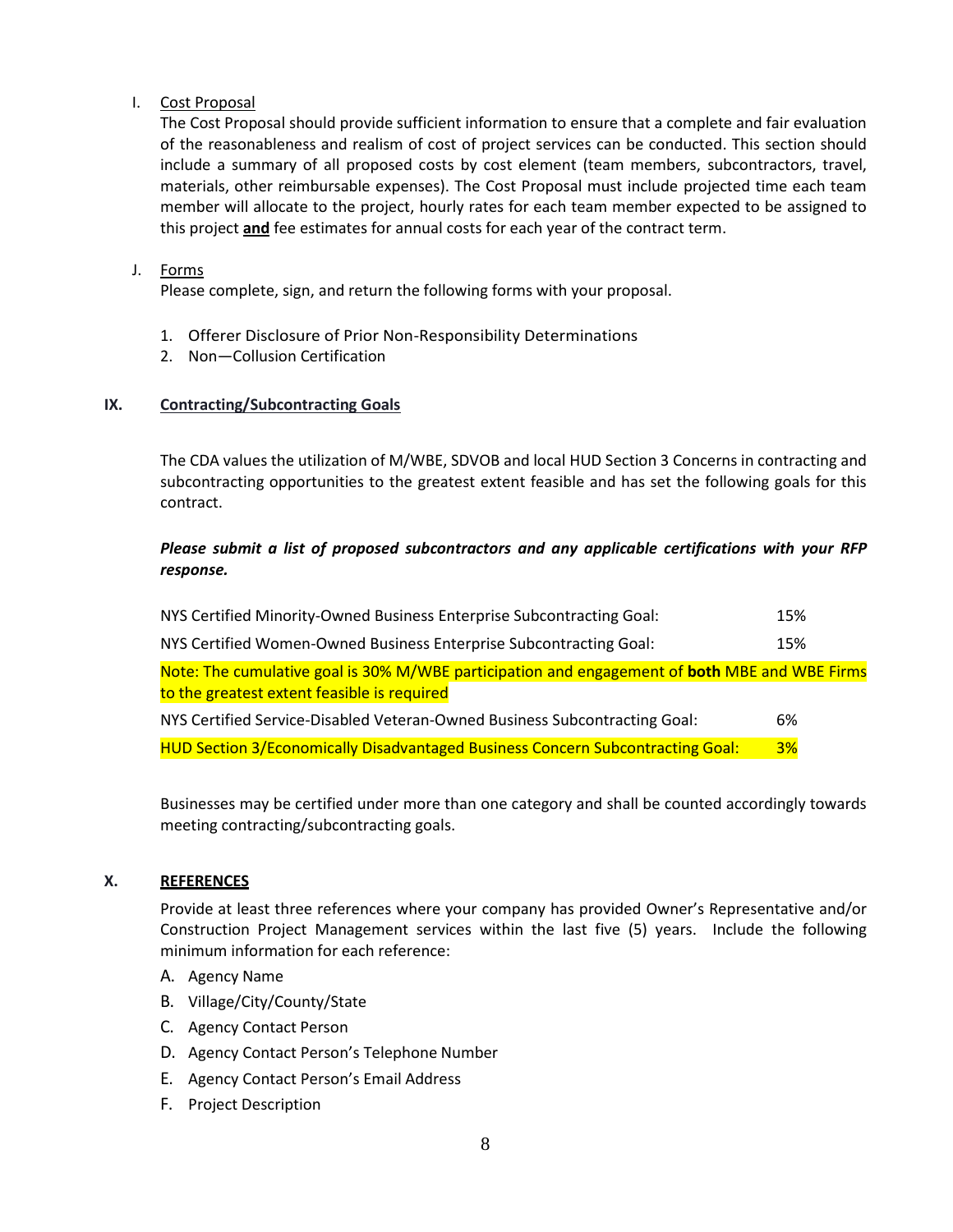- G. Project Start Date
- H. Project Close-out Date

#### **XI. PROPOSED SCHEDULE**

The following dates are proposed by the CDA; however, the dates and times may be changed as the needs of the Agency change. It is solely your responsibility to stay informed on the dates and times.

- A. RFP release date Monday, February 22, 2021
- B. Pre-Proposal conference Tuesday, March 23, 2021, at 11:00am
- C. Final date to receive written questions Friday, March 19, 2021 by 12:00pm info@villageofhempsteadcda.org
- D. Release date for answers to written questions Friday, March 26, 2021
- **E. RFP closing date – Friday, April 9, 2021 at 3:00pm**
- F. Proposer interviews/presentations/ demonstrations, if requested April 13 23, 2021

#### XII. NOTICE OF AWARD

The CDA may invite the top ranked Proposer(s) for negotiations. The Agency reserves the right to negotiate any and all elements, except legal requirements, of any proposal received. It is anticipated that the Notice of Award will be issued on or about April 30, 2021.

#### **XIII. TERM OF CONTRACT**

The term of any contract(s) awarded from this RFP shall be for three (3) years, subject to the CDA's option to extend the term of the contract. If the CDA determines it to be advantageous, it may extend the term of any contract(s) for two additional one-year periods. The total duration of the contract including the exercise the option(s) under this provision shall not exceed five (5) years.

#### **XIV. CONTACT INFORMATION**

| <b>Primary Contact:</b>   | Village of Hempstead Community Development Agency<br>Charlene Thompson, Commissioner<br>50 Clinton Street, Suite 504<br>Hempstead, New York 11550<br>T: 516-485-5737<br>info@villageofhempsteadcda.org |
|---------------------------|--------------------------------------------------------------------------------------------------------------------------------------------------------------------------------------------------------|
| <b>Submit to Contact:</b> | Village of Hemnstead Purchasing Denartment                                                                                                                                                             |

**Submit to Contact:** Village of Hempstead Purchasing Department Larry Lutz, Purchasing Agent 99 James A. Garner Way Hempstead, New York 11550 [llutz@villageofhempsteadny.gov](mailto:llutz@villageofhempsteadny.gov)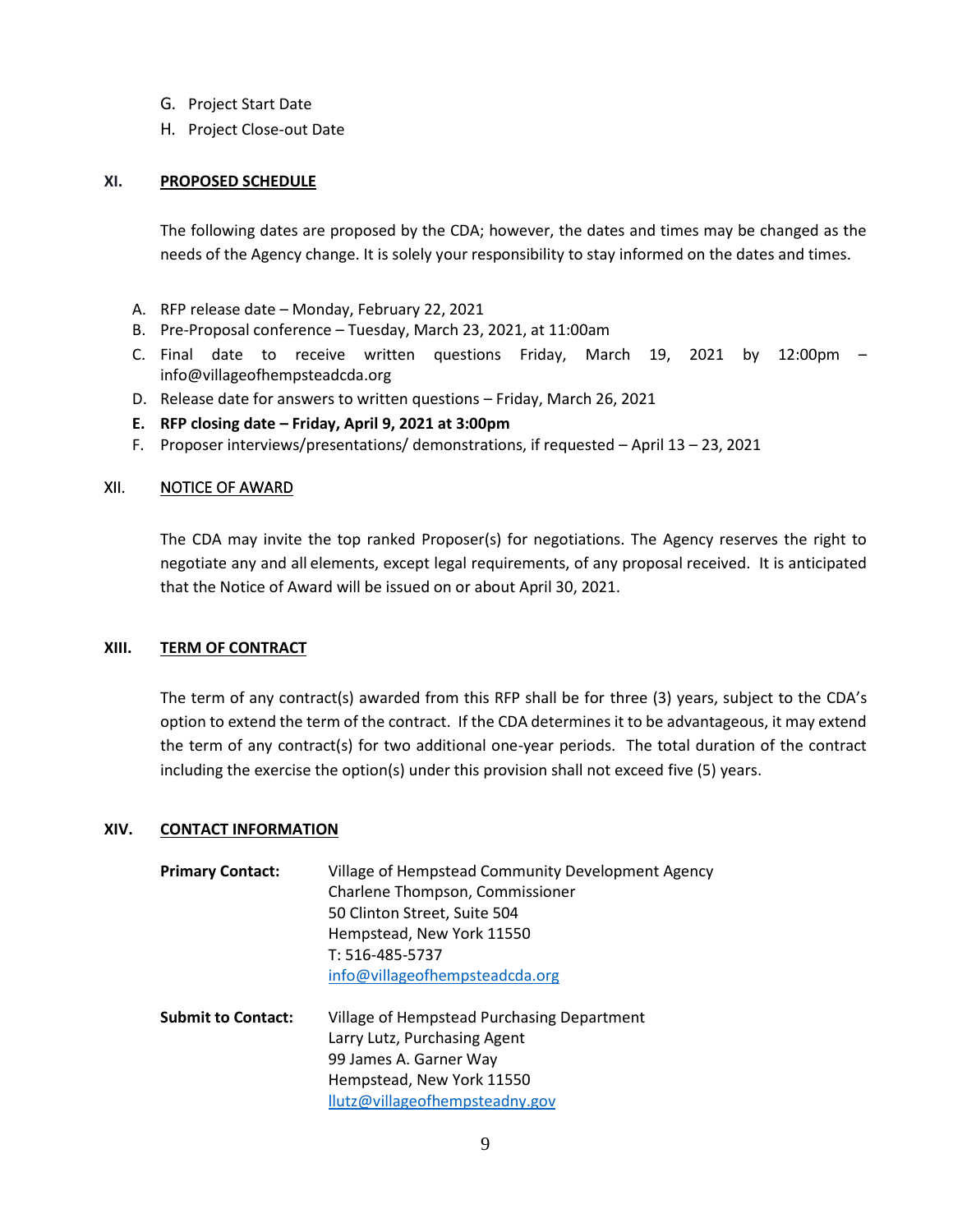### XV. GENERAL

The Inc. Village of Hempstead CDA Board of Directors reserves the right to reject any or all proposals received in response to this RFP and accept the lowest responsible proposal that serves the best interest of the CDA and the Village.

Proposals and material contained therein shall become the property of CDA upon submittal.

Regardless of the outcome, proposers shall not hold CDA responsible for any expense connected to the preparation of the RFP or in negotiating any contract thereafter.

CDA will reject the Proposal of any company debarred by the U.S. Department of Housing and Urban Development (HUD) or the U.S. Excluded Parties List and reserves the right to reject the Proposal of any respondent that previously failed to perform in accordance with the terms of its contract.

The Inc. Village of Hempstead Community Development Agency is an Equal Opportunity Employer. New York State certified Minority-owned and/or Women-owned Business Enterprises and HUD Section 3 Business Concerns are encouraged to participate.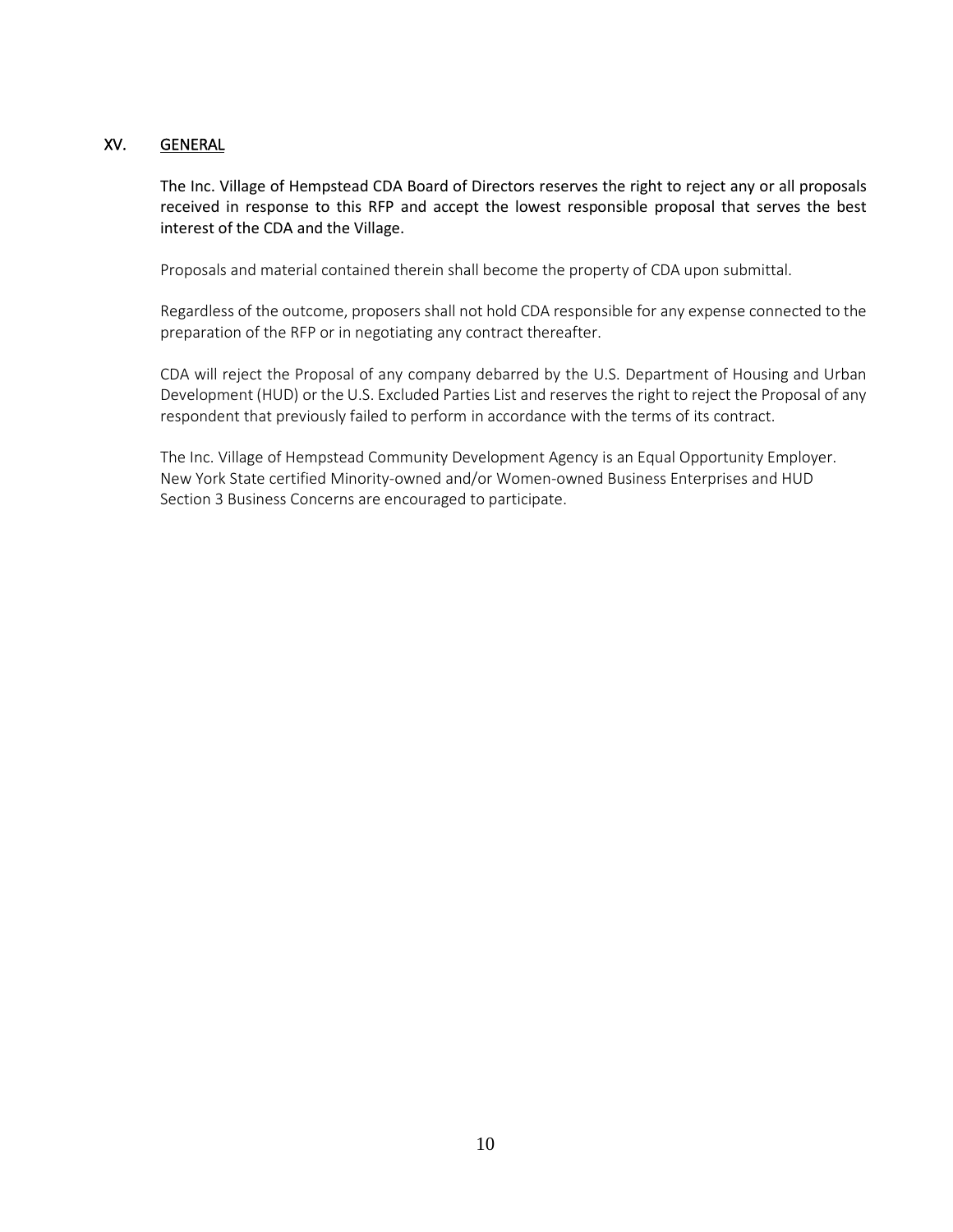# **Offerer Disclosure of Prior Non-Responsibility Determinations**

**Complete, Sign and Return with your proposal.**

Name of Individual or Entity Seeking to Enter into the Procurement Contract:

| Address:                                                                                       |                |                                                                                                                |
|------------------------------------------------------------------------------------------------|----------------|----------------------------------------------------------------------------------------------------------------|
|                                                                                                |                | Name and Title of Person Submitting this Form:                                                                 |
| Date:                                                                                          |                |                                                                                                                |
| seeking to enter into the Procurement Contract in the previous four years?<br>(Please circle): | No             | 1. Has any Governmental Entity made a finding of non-responsibility regarding the individual or entity<br>Yes  |
| If yes, please answer the next questions:                                                      |                |                                                                                                                |
| (Please circle)                                                                                | N <sub>o</sub> | 2. Was the basis for the finding of non-responsibility due to a violation of State Finance Law § 139-j?<br>Yes |
| incomplete information to a Governmental Entity?                                               |                | 3. Was the basis for the finding of non-responsibility due to the intentional provision of false or            |
| (Please circle)                                                                                | No             | Yes                                                                                                            |
| responsibility below.                                                                          |                | 4. If you answered yes to any of the above questions, please provide details regarding the finding of non-     |
|                                                                                                |                |                                                                                                                |
|                                                                                                |                |                                                                                                                |
|                                                                                                |                |                                                                                                                |
|                                                                                                |                |                                                                                                                |
|                                                                                                |                |                                                                                                                |
| (Add additional pages as necessary)                                                            |                |                                                                                                                |

5. Has any Governmental Entity or other governmental agency terminated or withheld a Procurement Contract with the above-named individual or entity due to the intentional provision of false or incomplete information? (Please circle)

No Yes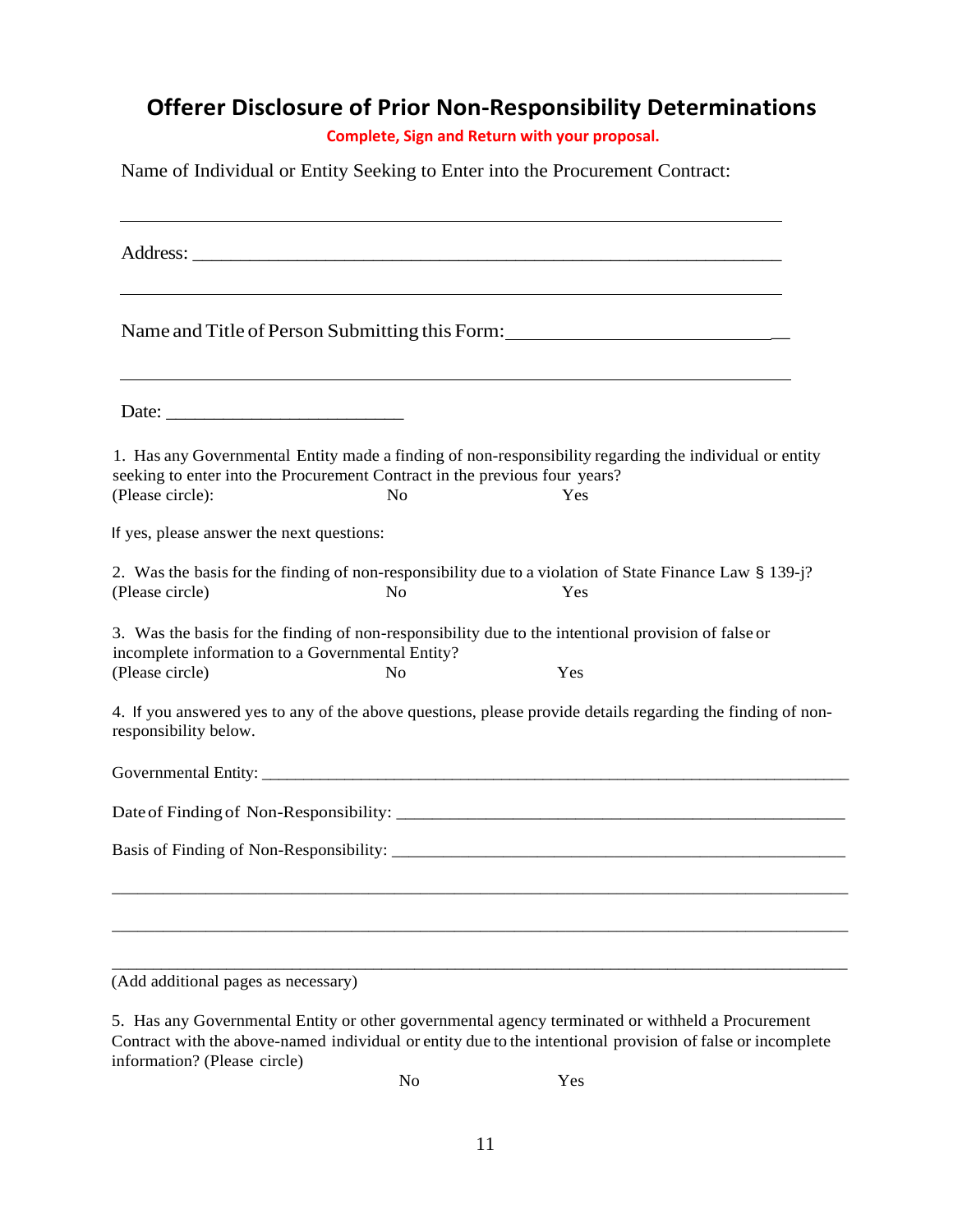6. If yes, please provide details below.

| Governmental Entity: |  |
|----------------------|--|
|                      |  |
|                      |  |
|                      |  |
|                      |  |
|                      |  |
|                      |  |
|                      |  |
|                      |  |

(Add additional pages as necessary)

 $\hat{\boldsymbol{\theta}}$ 

Offerer certifies that all information provided to the Governmental Entity with respect to State Finance Law § 139-k is complete, true and accurate. Furthermore, Offerer affirms that it understands and agrees to comply with the procedures of the Government Entity relative to permissible Contracts as required by New York State Finance Law § 139-j (3) and § 139-j (6) (b).

| By:           |           | Date: |
|---------------|-----------|-------|
|               | Signature |       |
| Printed Name: |           |       |
| Title:        |           |       |

 $\hat{\boldsymbol{\beta}}$